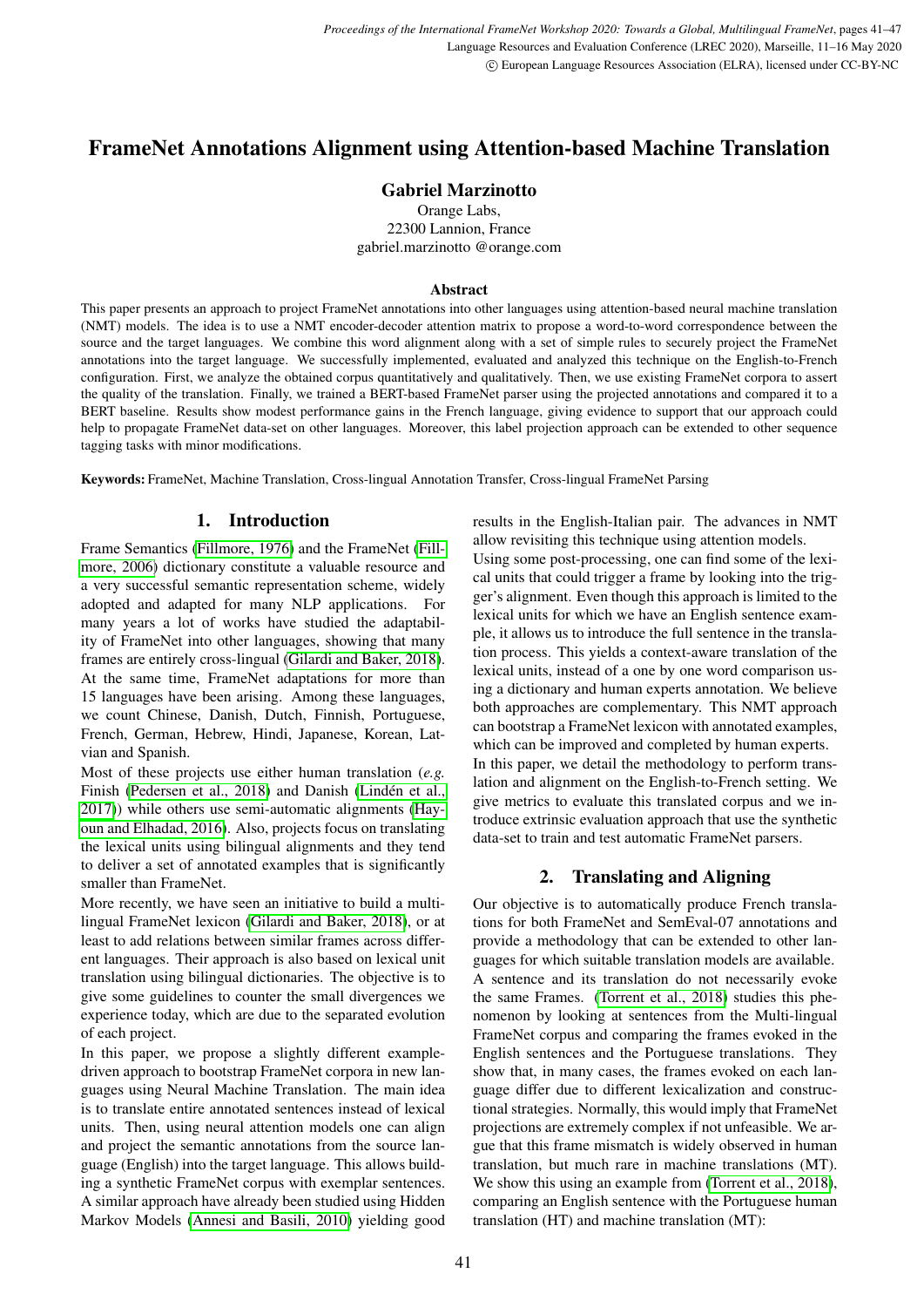- EN: *We have a huge vested interest in it, partly because it's education that's meant to take us into this future that we can't grasp.*
- PT-HT: *Nos interessamos tanto por ela em parte porque e da ´*  $educação$  o papel de nos conduzir a esse futuro misterioso.
- PT-MT: *Temos um grande interesse, em parte porque e a educa- ´ c¸ao que nos leva a esse futuro que n ˜ ao podemos compreender. ˜*

In Table [1,](#page-1-0) we list the frames and the lexical units evoked by each sentence. We observe that MT usually does not modify the constructional strategy and is closer to wordby-word translation than the HT sentences. Even though MT sentences may be less sounding, the frames observed in the source and target language tend to be similar. This ensures that the cross-lingual projections can be done, but show that there may be a domain mismatch between natural language and machine translated sentences.

| Frame            | EN          | PT-HT        | PT-MT         |
|------------------|-------------|--------------|---------------|
| Size             | huge.a      |              | grande.a      |
| Stimulus_focus   | interest.n  | interessar.v | interesse.n   |
| Degree           |             | tanto.adv    |               |
| Degree           | partly.adv  | em parte.adv | em parte.adv  |
| Causation        | because.c   | porque.c     | porque.c      |
| Education        | education.n | educação.n   | educação.n    |
| Purpose          | mean.v      |              |               |
| Performers_roles |             | papel.n      |               |
| <b>Bringing</b>  | take.v      | conduzir.v   | levar.v       |
| Goal             | into.prep   |              |               |
| Temporal_colloc  | future.n    | futuro.n     | futuro.n      |
| Certainty        |             | misterioso.a |               |
| Capability       | can.v       |              | poder.v       |
| Grasp            | grasp.v     |              | compreender.v |

<span id="page-1-0"></span>Table 1: Frames and LUs from an English sentence and its Portuguese human (HT) and machine (MT) translations

#### <span id="page-1-3"></span>2.1. Machine Translation Model

To translate the English FrameNet corpus into French we used a state-of-the-art Neural Machine Translation (NMT) algorithm from [\(Ott et al., 2018\)](#page-6-8) using publicly available pre-trained models from *Fairseq*[1](#page-1-1) . This NMT model uses sequence-to-sequence transformers with a total of 222M parameters, it uses a Moses tokenizer, a Word-Piece representation optimized for NMT [\(Sennrich et al., 2016\)](#page-6-9) and a beam search decoding strategy with a depth of 5. The model achieves state-of-the-art performance on the *newstest2014* test set from *WMT'14* obtaining 43.2 BLEU score on the English-to-French pair.

The most important property of this model is the encoderdecoder attention mechanism [\(Luong et al., 2015\)](#page-6-10), which is essential for our label alignment strategy. Encoder-decoder attention allows the target-language decoder to look into relevant word-piece information from the source-language encoder. More precisely, for each output word-piece, there is a soft-max distribution vector across the input wordpieces. This distribution shows in which parts of the input the model focus to yield the given output word-piece. This attention matrix can be used as an indicator of a *softalignment* between the word pieces from the input to the output. A simplified example of such an attention matrix is shown in Figure [1.](#page-1-2) This example is developed in detail in the following subsection.



<span id="page-1-2"></span>Figure 1: Post Processed Attention Matrix from the NMT

When we look into the raw attention matrix from the NMT we observe that the decoder's attention is distributed between different parts of the input [\(Ghader and Monz, 2017\)](#page-6-11) and not only on the word-alignment equivalent. For this reason, attention-based alignment is not straightforward. Moreover, in many cases translation inserts tokens that do not have an equivalent. *e.g.* the following sentence and its translation:

## *"United States helps Australia stop the fire" "Les Etats-Unis aident l'Australie ´ a arr ` eter les incendies" ˆ*

We observe that the translation adds the definite article for both *"United States"* and *"Australia"* and it also adds a preposition *"a"`* to the lexical unit *"stop.v"*. Such word insertions, that are due to some language specific structures, often produce misleading attention vectors. This is the case for the preposition "à", which introduces the goal argument of the verb "arrêter" (to stop). Since predicting the word *"a"`* depends on both the verb *"aider"* and the role of *"stop"* as the goal, the attention vector for *"a"`* is distributed among these two verbs, even though *"a"`* is not a viable translation for any of them.

### <span id="page-1-4"></span>2.2. FrameNet Label Alignment

To generate a translation for the SemEval-07 corpus we translate each sentence using the NMT model described above [\(2.1.\)](#page-1-3). For each sentence, we recover the attention matrix and apply the following post-processing steps:

Re-establish tokenization: Since the NMT model uses word-piece representations, the first step is to project the attention matrix into a full-word form. To do this, we perform sub-matrix sums on the sets of rows (and columns)

<span id="page-1-1"></span><sup>&</sup>lt;sup>1</sup>The model is transformer.wmt14.en-fr to be found at [https://pytorch.org/hub/pytorch\\_fairseq\\_](https://pytorch.org/hub/pytorch_fairseq_translation/) [translation/](https://pytorch.org/hub/pytorch_fairseq_translation/)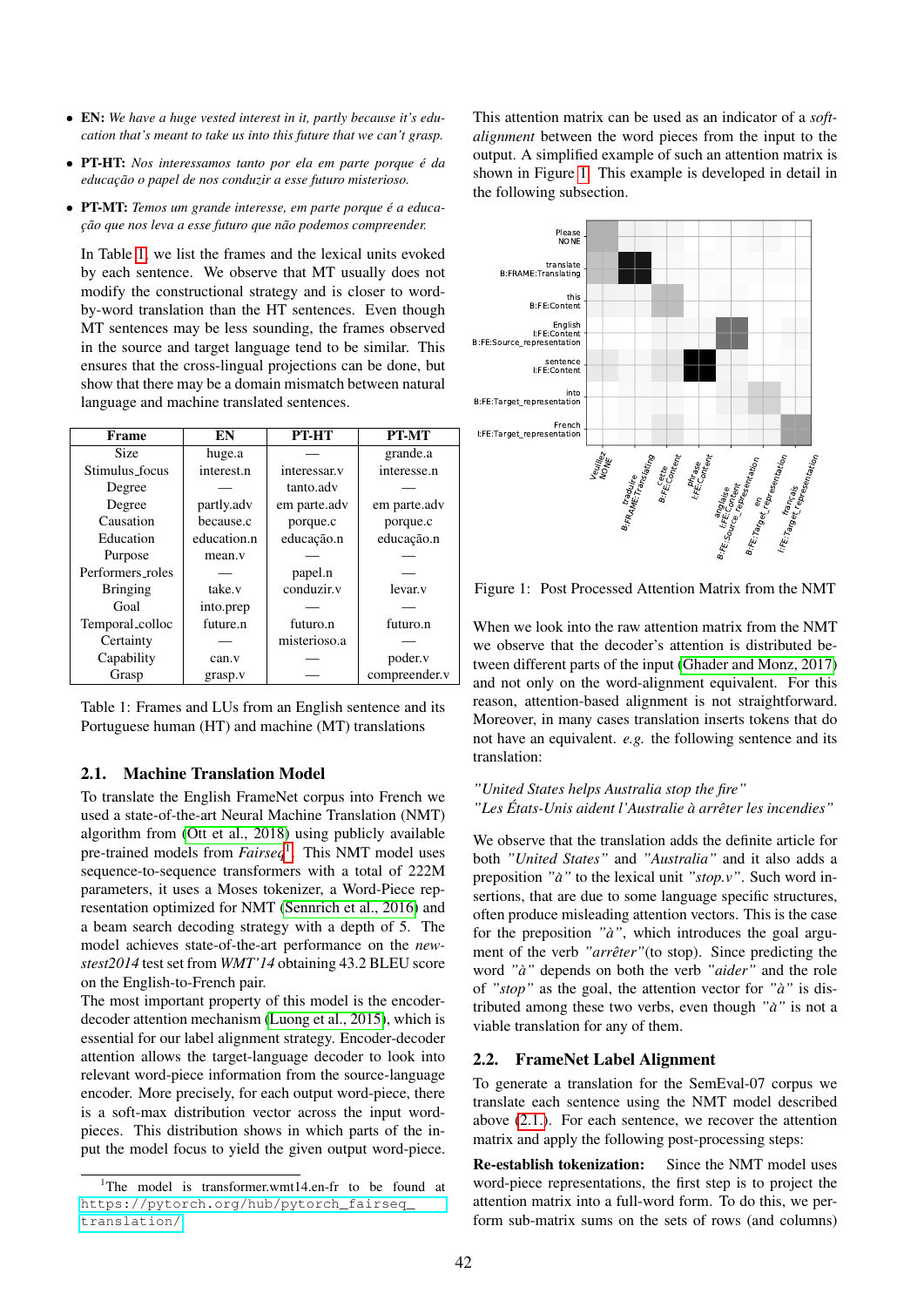that correspond to the same input (and output) words.

Part-of-Speech (POS) weighting: To avoid alignment mismatches as those described above [\(2.1.\)](#page-1-3), we perform POS and dependency parsing on both the input and the output sentences using  $spaCy^2$  $spaCy^2$ . SpaCy has close to stateof-the-art performance on these tasks. We use the POS to post-process the attention matrix applying two simple rules. First, we mask structural POS such as "PUNCT", "DET", "INTJ", "SYM", "X", "AUX", "PART". We do this because the attention vectors for these POS are hard to align due to their structural nature (see [2.2.\)](#page-1-4). Second, we encourage the alignment between words with the same POS. To do this, we multiply by 10 the attention matrix entry  $(i, j)$ if the input and output words  $(w_i w_j)$  have the same POS. Finally, we normalize the matrix by columns, *e.g.* we divide each entry  $(i, j)$  by the sum of the values in column  $j$ . This allows interpreting each matrix entry as the percentage of attention the word  $w_j$  pays to the input  $w_i$ .

Label Projection: To project annotations from the English FrameNet into the French translation we flattened the FrameNet annotations over the English word tokens. Then, we paired each output word to the input word with the highest attention score and propagated the input labels into the matching output token, as shown in Figure [1.](#page-1-2) Since the model is not equally confident in every translation, we score each label projection with the value of the attention coefficient between the input and the output word.

Confidence Threshold: To decide which labels project and which reject, we apply a threshold on the confidence score. The choice of the threshold is not straightforward. If it is too low, it introduces alignment mismatches, which can be seen as frame and frame element insertions. On the other hand, a high value will only project a few annotations. We chose the threshold that maximizes the harmonic mean between the the number of annotations projected and the amount of duplicated projections. This step is explained with more detail in Section [2.3..](#page-2-1)

frame element Completing: To ensure homogeneity in the spans of the frame elements, we used the syntactic dependency parsing to complete the spans of the frame elements applying two simple rules. First, if a determinant or a preposition is attached to a frame element through its syntactic parent, it inherits the label of that parent. Second, for words masked during the POS weighing process (*e.g.* for being either "PUNCT", "DET", "INTJ", "SYM", "X", "AUX" or "PART"), we assign them a frame element label if words that precede and follow are part of the same frame element. This allows us to merge potential frame element segments, that got split during the alignments.

This sequence of steps is language independent and fairly easy to implement. However, this does not mean the corpora translation process is flawless. In the next sub-section we study the quality of the generated corpus.

# <span id="page-2-1"></span>2.3. Generated Corpus Analysis

In this subsection, we explore the translated corpus and establish some comparison with the original corpus.

First, we evaluate the projection using deletion and insertion metrics. To do so, we assign an id to each annotation (frame or frame element) of the SemEval-07 corpus. Then, we use these ids to evaluate the French translation by counting how many ids were lost (deletions) and how many ids got duplicated (insertions). This is a rough metric, somewhat similar to standard precision/recall evaluations. However, it does not imply that annotations are aligned to the right words in the target language. We only measure if the algorithm finds suitable candidates to project the annotations. We use this metric because more precise evaluations require skilled human annotators/validators. This evaluation is strongly tied to the confidence threshold selected during the alignment (see [2.2.\)](#page-1-4). In Figure [2](#page-2-2) we observe the deletion/insertion trade-off of the projection computed using different values of the confidence threshold. This tradeoff achieves a maximal F1 score of 85.5%. At this point, the insertion metric is 90.1%, meaning that there are no more than 10% of false insertions, while the deletion metric is 81.4%. meaning that we project about 81% of the annotations and delete 19%. These alignment performances show that there is still room for improvement, either via better NMT models or through more complex post-processing strategies. However, in this paper, we settled at this 85.5% F1 and we evaluate how useful this simple approach can be.



<span id="page-2-2"></span>Figure 2: Insertion Deletion Trade-off of the label projection

After this evaluation, we look into more detail which parts of the projection were problematic. In Figure [3,](#page-3-0) we show the distribution of frames that introduced the highest amount of errors during the translation. Whenever the French column is larger(smaller) that the English column it means that the frame got inserted(deleted) several times.

We observe that frames such as Existence, Quantity, Attributed information, Capability and Partitive suffer several deletions. Many times, these deletions are due to alignment constrains (see [2.2.\)](#page-1-4) such as not projecting labels from auxiliary verbs. *e.g.* The frame Existence in the expression *"There was a time..."* translates into *"Il fut un temps..."*, here the auxiliary verb *"fut"* was masked. Also, for the frame Quantity in the sentence *" Brazil helped several countries..."* which translates into "Le Bresil a aidé plusieurs pays ..." the word *"plusieurs"* is a determinant which gets masked. Some of these errors could be fixed by introducing more language specific projection rules. As for the others, changes in the constructional strategies make label projection very difficult and error-prone.

<span id="page-2-0"></span><sup>2</sup> spaCy website: <https://spacy.io/>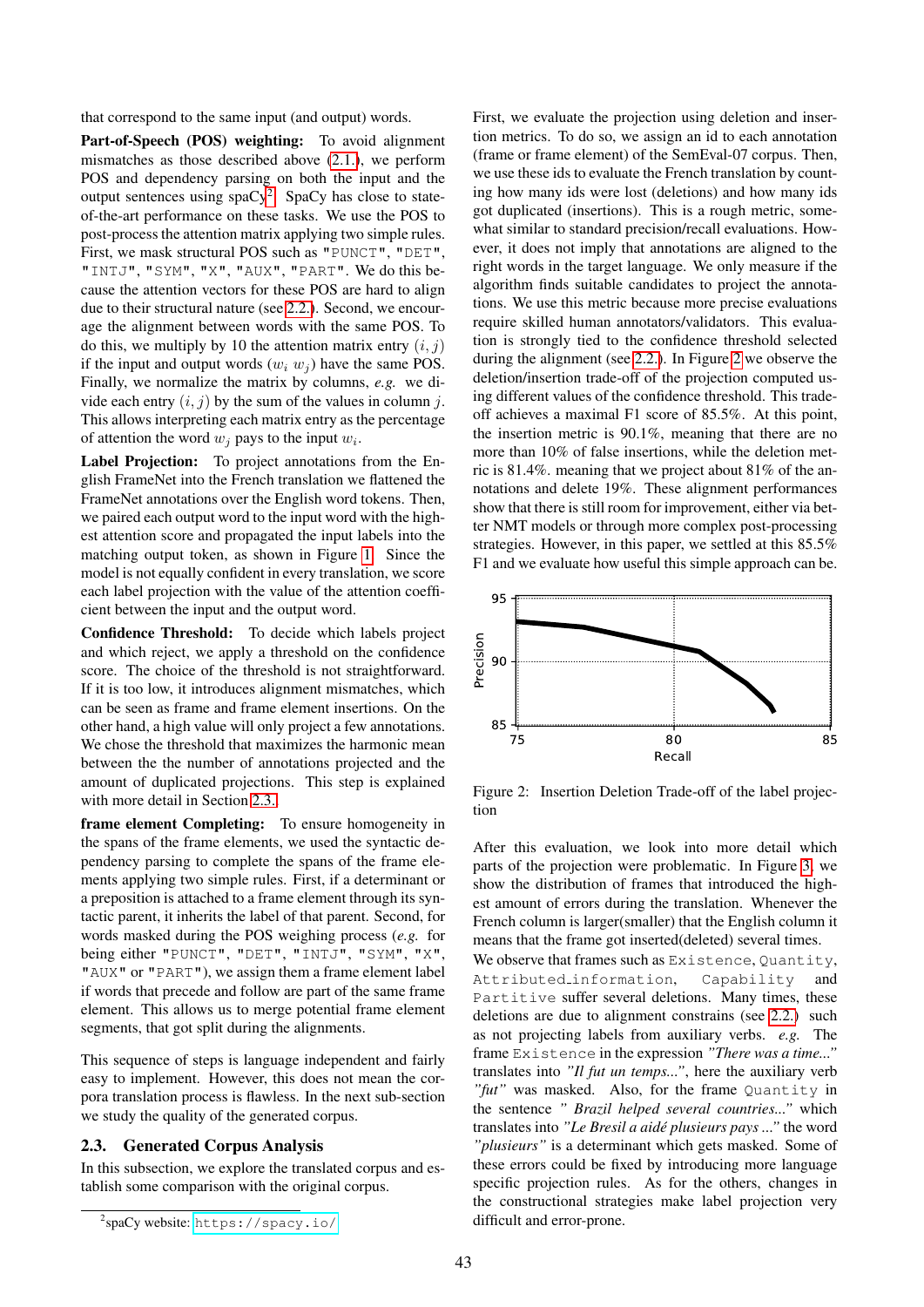

<span id="page-3-0"></span>Figure 3: Distribution of the frames with the highest number of projection errors. Whenever the French column is larger(smaller) than the English column it means that the Frame got inserted(deleted) several times.

On the other hand, frames such as Weapon, Hostile encounter, Time vector and Substance suffered insertions. These insertions were mostly due to lexical units with prepositional or adverbial POS. As we discussed previously, the attention vectors for these words are hard to align and in some cases, they get projected twice.



Figure 4: Distribution of the frame elements with the highest number of projection errors

When we repeat the same analysis on the frame element translation we observe that many frame elements projection errors are the proliferation of a frame error. This is expected since we filter frame elements without a trigger. There are a few exceptions for this rule, such as time, agent and theme, which are quite generic frame elements. They can get deleted due to translation errors or due to low confidence scores. For an example of a translation error, consider the sentence *"... due to the urgency, its development was fast ..."* that gets translated into *"... face a l'urgence, le ` development a été rapide..."*. Even though it is an acceptable translation, in the English sentence, the word *"its"* is an agent frame element. When we look into the translation, there is no match for this word (it was deleted). Maybe, a more accurate translation would add a pronoun *"leur"* as in *"... face a l'urgence, leur development a ` et´ e rapide..." ´* . This sort of error does not seem dangerous, as the final sentence is still fully annotated.

Beam Search: an interesting aspect of this approach is that we can use NMT along with beam search decoding to extract several translation candidates for any sentence. This is particularly useful when building FrameNet dictionaries, as it allows us to generate translations with different lexical triggers taking into account the sentence's context. On the other hand, this technique can also be used to do data augmentation on the target language. We did not explore this option in our paper, and we have left it for future work.

### 3. **biGRU+BERT** Semantic Parser

We propose a biGRU+BERT model architecture, inspired from state-of-the-art models in Semantic Role Labeling [\(He et al., 2017\)](#page-6-12) and FrameNet parsing [\(Yang and](#page-6-13) [Mitchell, 2017;](#page-6-13) [Marzinotto et al., 2018b;](#page-6-14) [Marzinotto et al.,](#page-6-15) [2019\)](#page-6-15). Our architecture, uses 2 layers of bidirectional GRU stacked on top of a pre-trained *'bert-base-multilingual-*cased' model from Huggingface<sup>[3](#page-3-1)</sup>. A diagram of our model architecture is shown in figure [5.](#page-3-2) To encode semantic labels into flat structures we use a BIO encoding scheme. To ensure that output sequences respect these BIO constrains we implement an A<sup>∗</sup> decoding strategy similar to the one proposed by [\(He et al., 2017\)](#page-6-12).

To deal with sentences containing multiple lexical units we have built training samples containing only one trigger. More precisely a sentence containing  $N$  triggers provides  $N$  training samples. The downside of this approach is that during prediction time, parsing a sentence with  $N$  triggers requires N model applications. At decoding time every pair of { sentence, trigger } is processed by the network to output a probability distribution on the frames and FE for each word. Then, we apply a *coherence filter* to these probabilities to make sure that the predicted frame elements are compatible with the predicted frame by filtering the extraneous frame elements. This *coherence filter* chose the frame with the highest probability on the trigger and uses it as the predicted frame (represented as the label assigned by the tagger to the trigger). Then, given that frame, the *coherence filter* masks all the frame element labels that are incompatible with the selected Frame.



<span id="page-3-2"></span>Figure 5: biGRU Model Diagram

#### 4. FrameNet Parsing Experiments

#### 4.1. Data

In our experiments we use 4 FrameNet corpora:

**SemEval07-EN**: A corpus of full-text annotations from FrameNet project used for the shared task 19 from SemEval-07 [\(Baker et al., 2007\)](#page-6-16). This corpus consists of annotated journals and it contains 720 different Frames.

<span id="page-3-1"></span><sup>3</sup><https://huggingface.co/transformers/>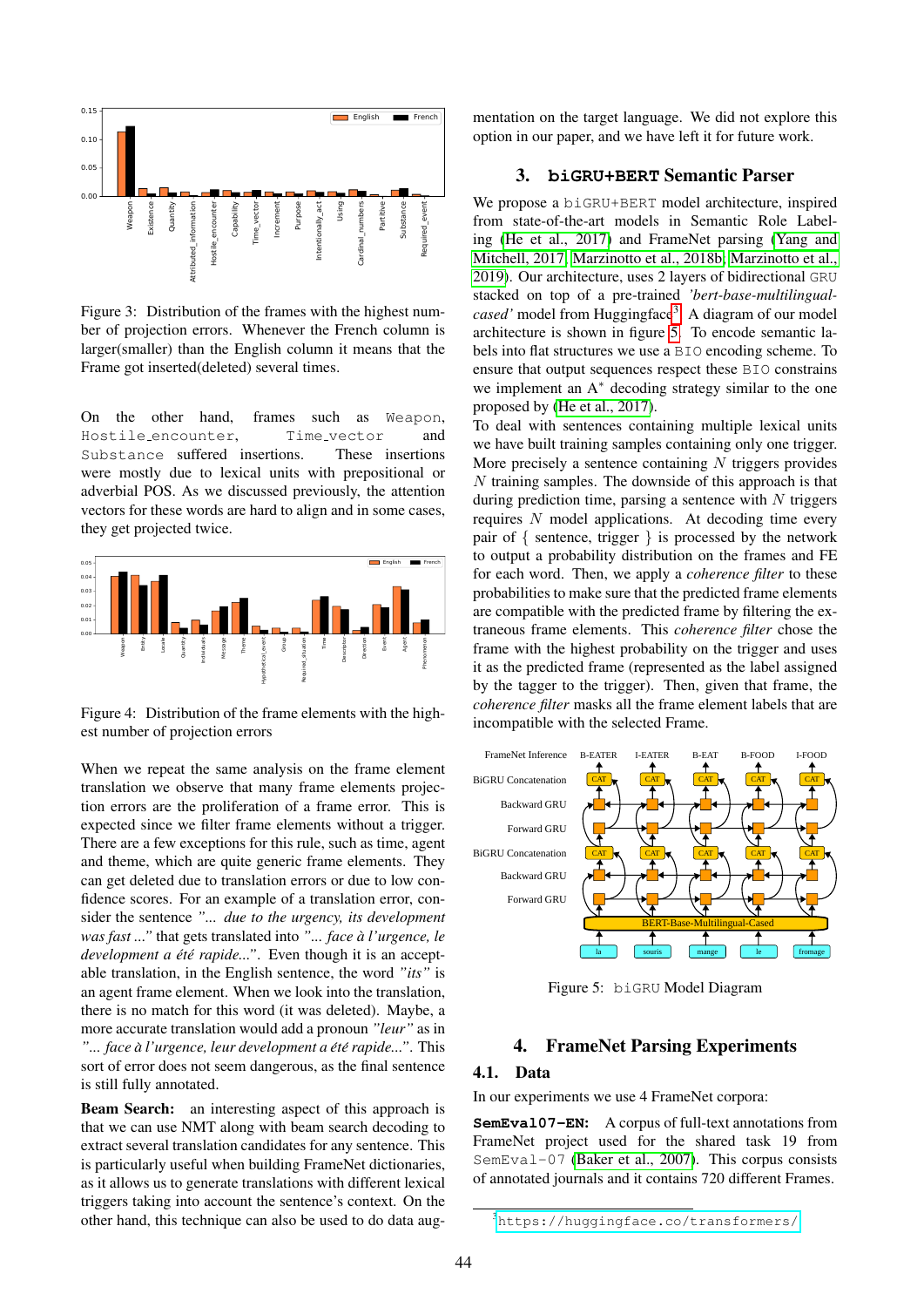|                | Lang | Data Source   | Nb. Diff.<br>Frames | Nb.<br>Diff.<br>LU | N <sub>b</sub><br>Diff.<br>FE | N <sub>b</sub><br>Diff.<br>Words | N <sub>b</sub><br>Sentences<br>w/LU | Nb.<br>Annot.<br>LU | Avg. Nb.<br>Annot.<br>per LU |
|----------------|------|---------------|---------------------|--------------------|-------------------------------|----------------------------------|-------------------------------------|---------------------|------------------------------|
| SemEval-07     | EN   | Journals      | 720                 | 3.197              | 754                           | 14.150                           | 4.020                               | 24,770              | 7.7                          |
| <b>ASFALDA</b> | FR   | Journals      | 121                 | 782                | 140                           | 33.955                           | 13.154                              | 16.167              | 20.7                         |
| <b>CALOR</b>   | FR   | Encyclopedias | 53                  | 145                | 148                           | 72.127                           | 22,603                              | 31,440              | 215.4                        |

<span id="page-4-0"></span>Table 2: Summary and statistics about the existing FrameNet corpora. Columns from left to right:

(1) Language. (2) Source of the non-annotated data. (3) Number of different frames annotated at least one time.

(4) Number of different LU annotated at least one time. (5) Number of different FE annotated at least one time.

(6) Number of sentences containing at least one annotated LU. (7) Total number of LU instances annotated.

(8) Average number of annotations per LU.

**SemEval07-FR**: This corpus is the translation of SemEval07-EN into French following the methodology described in Section [2.2.](#page-1-4)

**ASFALDA** French FrameNet: is the first French FrameNet project [\(Djemaa et al., 2016\)](#page-6-17) which outlines and produces a FrameNet equivalent for the French language. This corpus gathers experts frame annotations on sections of the journal *Le Monde*, it contains 121 different frames that focus on four notional domains: commercial transactions, cognitive positions, causality, and verbal communication. ASFALDA tries as much as possible to align with the English FrameNet structure; however, it also introduces new frames whenever the differences in both languages do not allow conciliation.

**CALOR**: is a publicly available corpus[\(Marzinotto et](#page-6-18) [al., 2018a\)](#page-6-18) of French encyclopedic documents humanannotated using FrameNet semantics. This corpus was designed from the perspective of Information Extraction tasks. Like ASFALDA, CALOR uses a *partial parsing* policy, in which annotations are limited to a small subset of frames from FrameNet. The CALOR corpus contains 53 different frames selected as the most representative and frequent within the annotated documents. Despite the small number of Frames, CALOR is the corpus with the largest set of annotated lexical units.

Table [2](#page-4-0) summarizes relevant statistics on each corpus.

#### <span id="page-4-2"></span>4.2. Evaluation setting

We run experiments using the standard Train, Validation, and Test of each corpus. For the SemEval07-FR corpus, these subsets are equivalent to the ones from SemEval07-EN. To evaluate our models we use 2 of the main sub-tasks of FrameNet parsing:

- Frame Identification: Consists in selecting the frames evoked by each of the lexical units in the sentence. One frame per lexical unit. Here, we use the gold annotated lexical units, and we do not try to infer them from raw text.
- Argument Identification: Consists in finding the spans of words that correspond to semantic roles and assigning them the correct frame element labels from the selected Frame.

Since the set of lexical units on each corpus is different, and since this difference is due to arbitrary choices about what

should be annotated in the *partial annotations* schemes from CALOR and ASFALDA we consider that all the lexical unit instances are known and given as input to our model. For the same reasons, we discard lexical unit annotations that refer to the frame OTHER, which is an artifact to handle frames out of the scope of the *partial annotation*. In this setting, each lexical unit triggers a frame from the frame dictionary of the given corpus.

We score our models using:

- Frame Identification: Accuracy on the frame classification Task with gold lexical units. FrameNet official evaluation scripts use the frame hierarchy to introduce a matching metric that gives partial credit when predicting related frames (*e.g.*, a more generic Frame). Since this hierarchy is no available on each corpus, we evaluate using exact frame matching and we do not exploit any of the frame-frame relations proposed in FrameNet.
- Argument Identification: Precision, Recall, and F1 or the frame element detection. This metric can be computed either using the gold or the predicted Frames. In the official evaluation scripts, the token span of the hypothesis must be the same as in the reference for a frame element to be correct (Hard Spans or H-Spans). We have loosened this constraint to introduce a new variant of the evaluation metrics. Instead of demanding exact span match, we use a weighted correctness score proportional to the overlap ratio between the gold  $(S_{ref})$  and predicted  $(S_{hvp})$  spans (W-Spans) computed using equation [1.](#page-4-1)

<span id="page-4-1"></span>
$$
W_{span}(S_{ref}, S_{hyp}) = \frac{|S_{ref} \cap S_{hyp}|}{|S_{ref} \cup S_{hyp}|}
$$
 (1)

# 5. Bi-lingual Semantic Parsing Experiments

Recent works [\(Pires et al., 2019\)](#page-6-19) have shown that BERT language models pre-trained on multilingual corpora have a fairly good performance in a zero-shot cross-lingual transfer setting. More precisely, if we fine-tune a multi-lingual BERT using task-specific annotations from a monolingual corpus and then evaluate the model in a different language, the system will be able to generalize to the new language, up to some extent.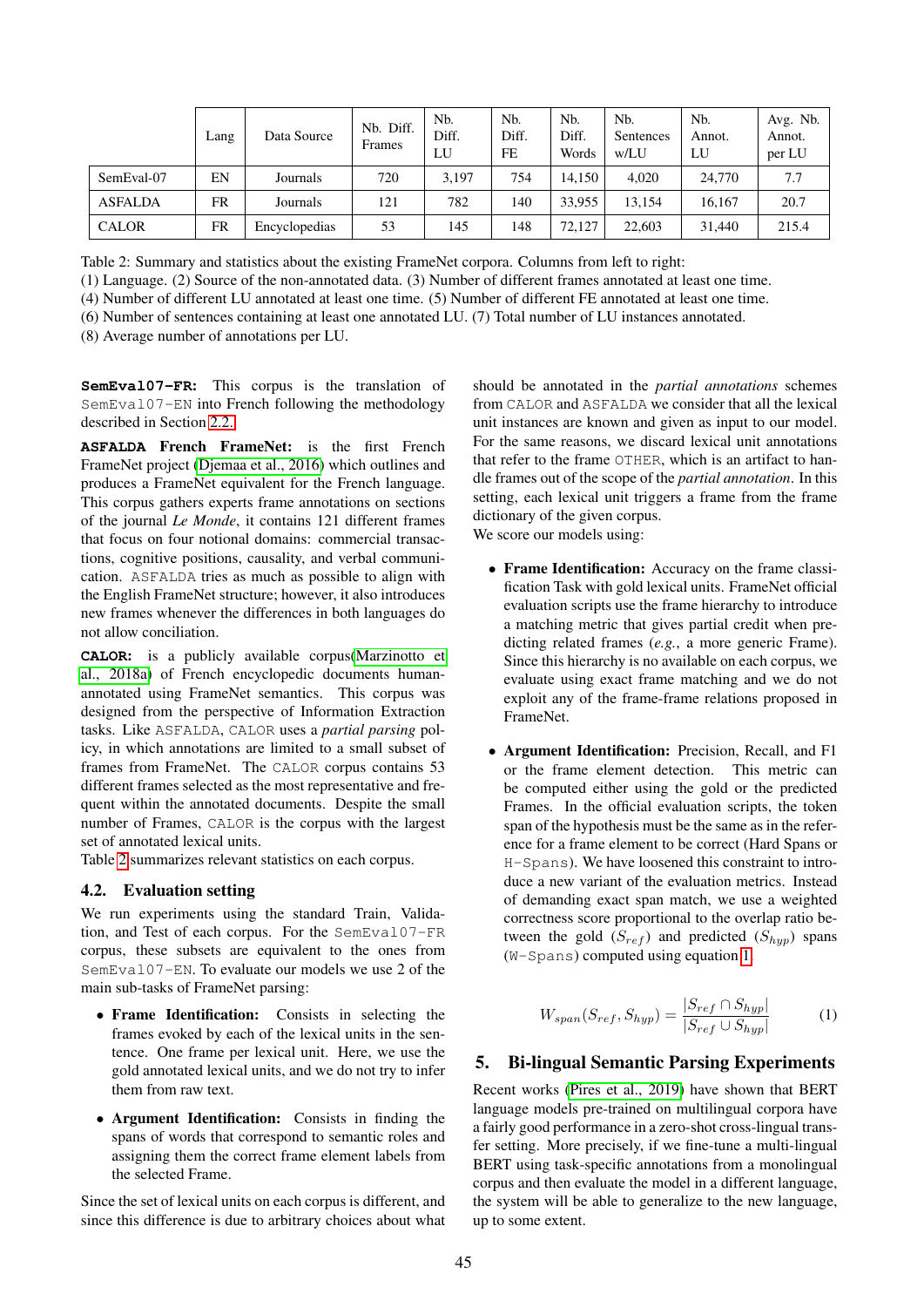|                        | Test:     | ASFALDA     | Test:                    | CALOR       |
|------------------------|-----------|-------------|--------------------------|-------------|
|                        | Frame Id. | Arg Id.     | Frame Id.                | Arg Id.     |
|                        |           | pred frames |                          | pred frames |
| <b>TRAINING CORPUS</b> | ACC.      | $F1-W$      | ACC                      | $F1-W$      |
| CALOR                  |           |             | 98.8                     | 67.8        |
| ASFALDA                | 73.3      | 52.6        | $\overline{\phantom{a}}$ |             |
| $SemEval-07-EN$        | 42.2      | 19.7        | 77.5                     | 30.5        |
| $SemEval-07-FR$        | 73.3      | 19.1        | 78.1                     | <b>31.0</b> |
| $SemEval-07-EN+FR$     | 74.8      | 20.9        | 79.4                     | 32.4        |

<span id="page-5-2"></span>Table 3: Performance of a biGRU+BERT on the Gold French FrameNet corpora using different training data-sets

In this experiment, we harness this zero-shot generalization property to evaluate the quality and the relevance of our corpus translation strategy extrinsically.

|                 | Frame Id. | Argument Id.  |      |      |  |
|-----------------|-----------|---------------|------|------|--|
|                 |           | w/pred frames |      |      |  |
|                 | ACC       | р             | R    | F1   |  |
| $SemEval-07-EN$ | 85.3      | 49.6          | 40.3 | 44.5 |  |
| $SemEval-07-FR$ | 80.8      | 29.8          | 15.4 | 20.3 |  |
| CALOR           | 77.5      | 37.3          | 25.7 | 30.5 |  |
| ASFALDA         | 42 Z      | 24.5          | 16.4 | 19.7 |  |

<span id="page-5-0"></span>Table 4: Performance of a biGRU+BERT model trained on the SemEval-07-EN corpus and tested on other corpora

|                 | Frame Id. | Argument Id.  |      |      |  |
|-----------------|-----------|---------------|------|------|--|
|                 |           | w/pred frames |      |      |  |
|                 | ACC       | P             | R    | F1   |  |
| $SemEval-07-FR$ | 80.5      | 38.5          | 26.0 | 31.1 |  |
| $SemEval-07-EN$ | 82.8      | 37.3          | 23.3 | 28.7 |  |
| CALOR           | 78.1      | 37.7          | 26.3 | 31.0 |  |
| ASFALDA         | 73.3      | 38.6          | 15.8 | 191  |  |

<span id="page-5-1"></span>Table 5: Performance of a biGRU+BERT model trained on the SemEval-07-FR projected corpus

First, we train a model on the SemEval-07-EN corpus and test in on all the available corpora to establish a zero-shot baseline performance. We train the model for 40 epochs and we used two validation sets, one from SemEval-07-EN and the other form SemEval-07-FR. This way, we retained the best performing model for each validation set and language. We observed that the validation error stops decreasing earlier on the French corpus than on the English one. This could be expected due to the monolingual training configuration. However, we did not observe significant over-fitting or catastrophic forgetting on the French language when doing supplementary iterations. After training, we used the best English model to produce inferences on the SemEval-07-EN test and the best French model to produce inferences on the 3 French corpora. We evaluate using precision, recall and F-score on Weighted Spans (see Section [4.2.\)](#page-4-2). The results for this experiment are shown in Table [4.](#page-5-0) We observe that transfer learning and the language similarities between English and French can bootstrap a low-performance baseline for French. The system is surprisingly good at detecting Frames. However, it has very low performance on the full FrameNet parsing Task, showing a particularly low recall.

In the following step, we train a model using the projected SemEval-07-FR corpus. The performance of this model is given in Table [5.](#page-5-1) We observe that the French model trained on the synthetic data-set achieves slightly better performance than the English model baseline. It is better at the Frame Identification step, and it is slightly better in terms of Argument Identification as well. Moreover, the French model is capable of generalizing back to the English language, showing close performances between SemEval-07-EN and SemEval-07-FR. The fact that it is easier to generalize toward English can be interpreted in several ways. One possibility is that the French FrameNet parsing task is more difficult than its English equivalent since FrameNet was designed for English or because French is a more verbose language. Another possibility is that due to the alignment errors, the SemEval-07-FR test data-set flaws would be penalizing good predictions.

In Table [3](#page-5-2) we present the scores for the hand-annotated French data-set for different configurations varying the training corpus. We observe that even though the French model trained on the synthetic data-set achieves slightly better performances than the English baseline, we are still far from the state-of-the-art performances on each corpus obtained through training a FrameNet parser on handannotated French data-sets. However, part of this performance gap is due to the differences in the number of Frames. A SemEval-07 model handles 720 different frames and 3197 different lexical units, therefore it is much more prone to choosing a wrong frame than a CALOR model, which handles only 53 Frames. Another reason for this performance gap may be the domain changes, CALOR and ASFALDA contain natural language sentences instead of translated sentences. Moreover, previous experiments on the CALOR corpus from [\(Marzinotto](#page-6-15) [et al., 2019\)](#page-6-15) have shown that even within the same data source, domain changes yield around 10% F1 performance drop on the Argument Identification Task. Finally, we trained a model combining both SemEval-07-EN and SemEval-07-FR and obtained small gains on the French corpora, showing that the translated data adds some supplementary information to the model.

#### 6. Conclusion

This paper presented a simple method to project FrameNet annotations into other languages using attention-based neu